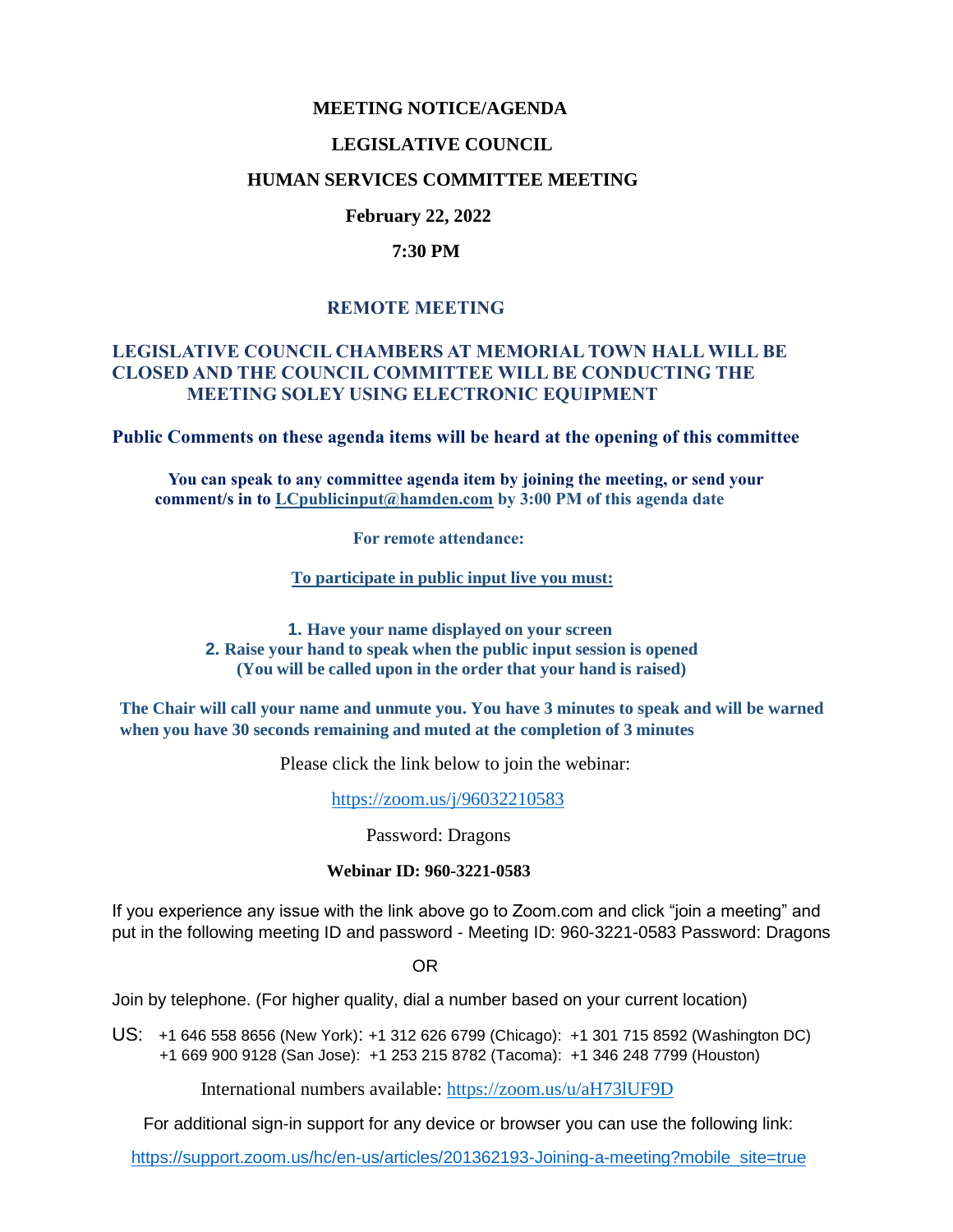**Note: Any member of the public may request, in writing, a physical location and "any electronic equipment necessary" to attend the meeting in real time. Said request shall be made to [KRenta@Hamden.com](mailto:KRenta@Hamden.com) not less than twenty-four (24) hours prior to the meeting. Said individual shall have the "same opportunities to provide comment or otherwise participate" in the meeting as would be afforded if the meeting was held in person with the following exception: Under law, the Legislative Council is not required to adjourn or postpone a meeting if such person loses the ability to participate because of an interruption, failure or degradation of such person's connection to the meeting by electronic equipment. Since the meeting is remote, participation by a quorum of members of any Committee of the Legislative Council is expressly prohibited and will not be present at the physical location.**

# **AGENDA**:

# **Public Input:**

- 1. Reappointment of Phillip Goldblatt to the Hamden Housing Authority for a term to expire December 31, 2026 [https://www.hamden.com/DocumentCenter/View/5391/02222022\\_Reappt-to-Housing-](https://www.hamden.com/DocumentCenter/View/5391/02222022_Reappt-to-Housing-Authority-of-Phillip-Goldblatt-D)[Authority-of-Phillip-Goldblatt-D](https://www.hamden.com/DocumentCenter/View/5391/02222022_Reappt-to-Housing-Authority-of-Phillip-Goldblatt-D)
- 2. Bid waiver associated with the YSB Happiness Project Billboard Campaign (Outfront Media - \$18,650)

[https://www.hamden.com/DocumentCenter/View/5387/02222022\\_Bid-Waiver-YSB-Happiness-](https://www.hamden.com/DocumentCenter/View/5387/02222022_Bid-Waiver-YSB-Happiness-Project-Billboard-Campaign-Outfront-Media-18650)[Project-Billboard-Campaign-Outfront-Media-18650](https://www.hamden.com/DocumentCenter/View/5387/02222022_Bid-Waiver-YSB-Happiness-Project-Billboard-Campaign-Outfront-Media-18650)

3. Order authorizing the Town of Hamden to enter into a Service Site Agreement – Prevention Corps Program

[https://www.hamden.com/DocumentCenter/View/5390/02222022\\_Order-YSB-Prevention-](https://www.hamden.com/DocumentCenter/View/5390/02222022_Order-YSB-Prevention-Corps-Americorps-Program)[Corps-Americorps-Program](https://www.hamden.com/DocumentCenter/View/5390/02222022_Order-YSB-Prevention-Corps-Americorps-Program)

4. Order authorizing the acceptance and expenditure of funds from the Alliance for Prevention and Wellness to re-establish the Local Prevention Council under the Hamden Youth Services Bureau (\$12,191.55)

[https://www.hamden.com/DocumentCenter/View/5389/02222022\\_Order-YSB-Prevention--](https://www.hamden.com/DocumentCenter/View/5389/02222022_Order-YSB-Prevention--Wellness-Grant-1219155) [Wellness-Grant-1219155](https://www.hamden.com/DocumentCenter/View/5389/02222022_Order-YSB-Prevention--Wellness-Grant-1219155)

# **ZOOM sign in info:**

**1. Join using Zoom from your computer, tablet or smartphone by using the following link:** <https://zoom.us/j/96032210583>Password: Dragons

**2. If you already have the Zoom App or go to the Zoom.com website, simply select "join a meeting" and complete the following: Webinar ID: 960-3221-0583 Password: Dragons**